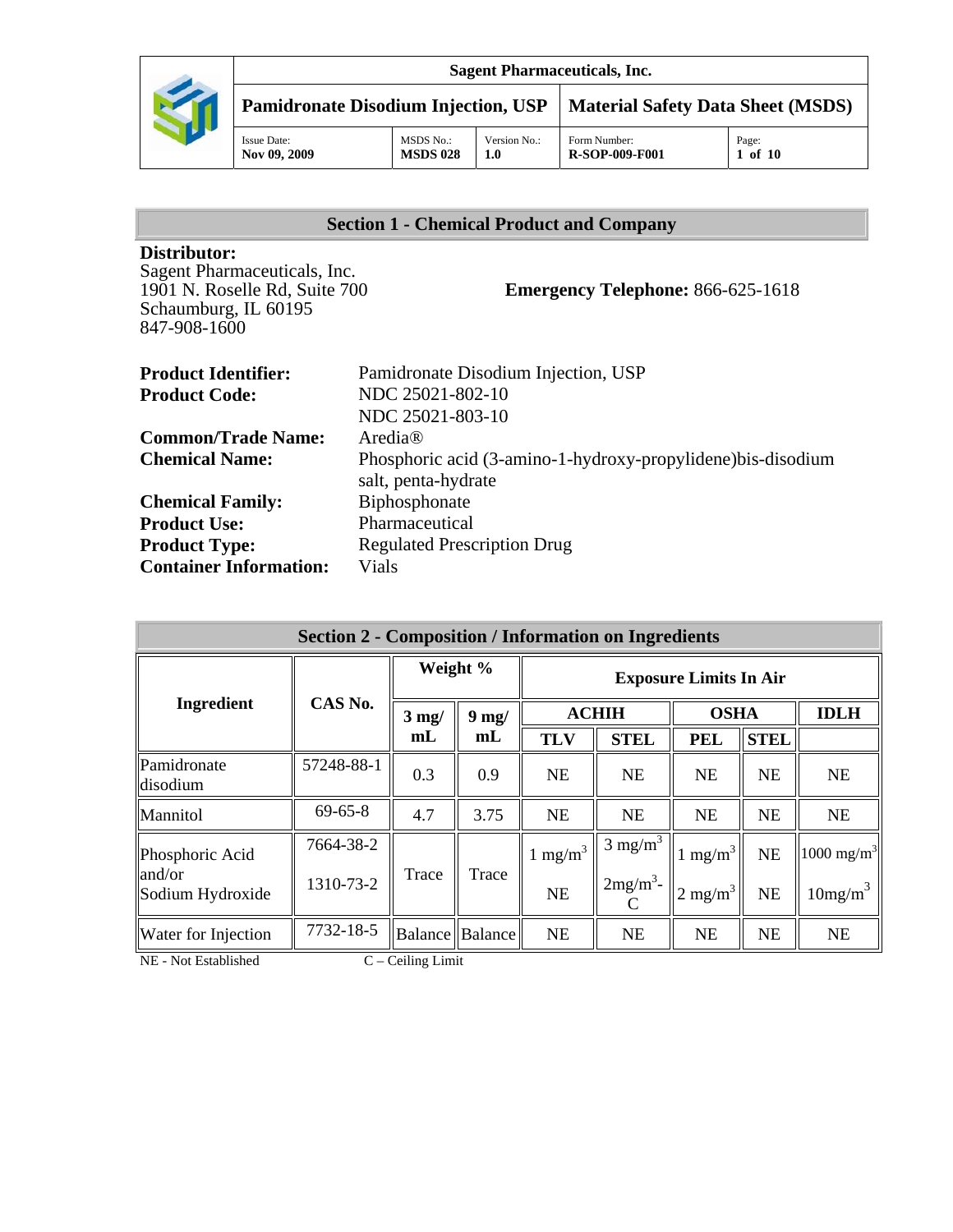

# **Section 3 - Hazards Identification**

| <b>Primary Physical</b><br>and Health<br><b>Hazards:</b>                                  | <b>EMERGENCY OVERVIEW:</b> Material is a clear, colorless liquid. May<br>be harmful if swallowed. Harmful to the fetus. May cause damage to<br>the reproductive system, bone and kidneys. Avoid breathing vapor.<br>Avoid exposure during pregnancy and while breastfeeding. Avoid<br>contact with eyes, skin and clothing. Do not taste or swallow. Wash<br>thoroughly after handling.                                        |  |  |
|-------------------------------------------------------------------------------------------|--------------------------------------------------------------------------------------------------------------------------------------------------------------------------------------------------------------------------------------------------------------------------------------------------------------------------------------------------------------------------------------------------------------------------------|--|--|
| <b>Routes of Entry:</b>                                                                   | Skin, inhalation, ingestion and injection                                                                                                                                                                                                                                                                                                                                                                                      |  |  |
| Signs & Symptoms<br>of Exposure:                                                          | The primary health effects anticipated in an occupational setting include<br>irritation of eyes and skin as well as redness and local swelling after<br>accidential injection. In case of over-exposure by injection, effects such<br>as fever, hypertension, abdominal pain, nausea, vomitting, constipation,<br>phlebitis, headache, dizziness, bone pain, and fluctuation in serum<br>calcium and mineral levels may occur. |  |  |
| <b>Chemical Listed as</b><br>Carcinogen:                                                  | NTP: No IARC: No OSHA: No                                                                                                                                                                                                                                                                                                                                                                                                      |  |  |
| <b>Medical Conditions</b><br><b>Generally</b><br><b>Aggravated by</b><br><b>Exposure:</b> | Conditions aggravated by exposure may include reproductive, kidney<br>and bone disorders. This material is contraindicated in patients with<br>clinically significant hypersensitivity to it or other biphosphonates.                                                                                                                                                                                                          |  |  |

| <b>Section 4 - First Aid Measures</b> |                                                                                                                                                                                                                                                                                                                                                                        |  |  |
|---------------------------------------|------------------------------------------------------------------------------------------------------------------------------------------------------------------------------------------------------------------------------------------------------------------------------------------------------------------------------------------------------------------------|--|--|
| <b>Skin Exposure:</b>                 | Remove contaminated shoes and clothing and cleanse affected area(s)<br>thoroughly by washing with mild soap and water. If irritation or redness<br>develops and persists, seek medical attention.                                                                                                                                                                      |  |  |
| <b>Eye Exposure:</b>                  | If irritation or redness develops, move victim away from exposure and<br>into fresh air. Flush eyes with clean water and seek medical attention.<br>For direct contact, hold eyelids apart and flush the affected $eye(s)$ with<br>clean water for at least 15 minutes. Seek medical attention.                                                                        |  |  |
| <b>Ingestion:</b>                     | If swallowed, seek emergency medical attention. If victim is drowsy or<br>unconscious and vomiting, place on the left side with the head down<br>and DO NOT give anything by mouth. If not vomiting and professional<br>advice is not available, DO NOT induce vomiting. If possible, do not<br>leave victim unattended and observe closely for adequacy of breathing. |  |  |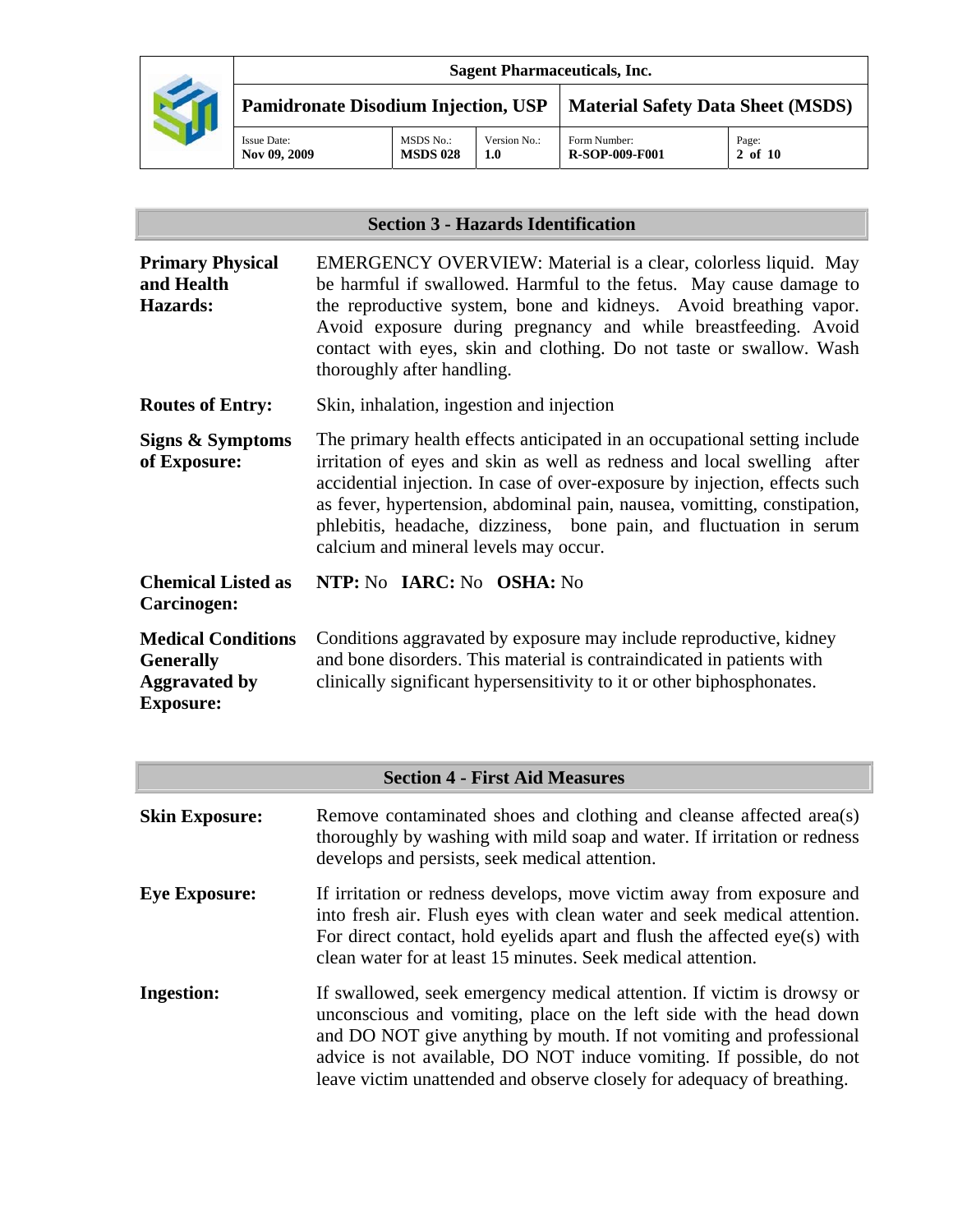|                                                                                |                                     |                     | <b>Sagent Pharmaceuticals, Inc.</b>   |                  |
|--------------------------------------------------------------------------------|-------------------------------------|---------------------|---------------------------------------|------------------|
| <b>Pamidronate Disodium Injection, USP   Material Safety Data Sheet (MSDS)</b> |                                     |                     |                                       |                  |
| <b>Issue Date:</b><br>Nov 09, 2009                                             | <b>MSDS No.:</b><br><b>MSDS 028</b> | Version No.:<br>1.0 | Form Number:<br><b>R-SOP-009-F001</b> | Page:<br>3 of 10 |

**Inhalation:** If respiratory symptoms develop, move victim away from source of exposure and into fresh air. If symptoms persist, seek medical attention. If victim is not breathing, clear airway and immediately begin artificial respiration. If breathing difficulties develop, oxygen should be administered by qualified personnel. Seek immediate medical attention. **Injection** Local redness and pain are the primary symptoms of accidental injection in an occupational setting. Medical personnel are not anticipated to experience over-exposure to the therapeutic doses of this product. However, effects including fever, hypertension, abdominal pain, nausea, vomiting, constipation, phlebitis, headache, dizziness, bone pain, and fluctuation in serum calcium and mineral levels may occur. See package insert for adverse reactions associated with therapeutic doses of this product.

**Notes to Physician:** See patient package insert in shipping carton for complete information.

| <b>Section 5 - Fire Fighting Measures</b>                    |                                                                                                                                                                                                                                                                                                                                                                                                                                                                                                                                                                                                                                                                                                                     |  |  |  |
|--------------------------------------------------------------|---------------------------------------------------------------------------------------------------------------------------------------------------------------------------------------------------------------------------------------------------------------------------------------------------------------------------------------------------------------------------------------------------------------------------------------------------------------------------------------------------------------------------------------------------------------------------------------------------------------------------------------------------------------------------------------------------------------------|--|--|--|
| <b>Flash Point:</b>                                          | Non-flammable                                                                                                                                                                                                                                                                                                                                                                                                                                                                                                                                                                                                                                                                                                       |  |  |  |
| <b>Autoignition</b><br>Temperature:                          | Not applicable                                                                                                                                                                                                                                                                                                                                                                                                                                                                                                                                                                                                                                                                                                      |  |  |  |
| <b>Flammable Limits</b><br>in Air:                           | Lower %: Not established<br>Upper %: Not established                                                                                                                                                                                                                                                                                                                                                                                                                                                                                                                                                                                                                                                                |  |  |  |
| <b>Flammable Limits:</b>                                     | Not established                                                                                                                                                                                                                                                                                                                                                                                                                                                                                                                                                                                                                                                                                                     |  |  |  |
| <b>Extinguishing</b><br><b>Media:</b>                        | Use extinguishing agent suitable for type of surrounding fire.                                                                                                                                                                                                                                                                                                                                                                                                                                                                                                                                                                                                                                                      |  |  |  |
| <b>Special Fire</b><br><b>Fighting</b><br><b>Procedures:</b> | For fires beyond the incipient stage, emergency responders in the<br>immediate hazard area should wear bunker gear. When the potential<br>chemical hazard is unknown, in enclosed or confined spaces, or when<br>explicitly required by DOT, a self-contained breathing apparatus should<br>be worn. In addition, wear other appropriate protective equipment as<br>conditions warrant (see Section 8). Isolate immediate hazard area and<br>keep unauthorized personnel out. Contain spill if it can be done with<br>minimal risk. Move undamaged containers from immediate hazard area<br>if it can be done with minimal risk. Cool equipment exposed to fire with<br>water, if it can be done with minimal risk. |  |  |  |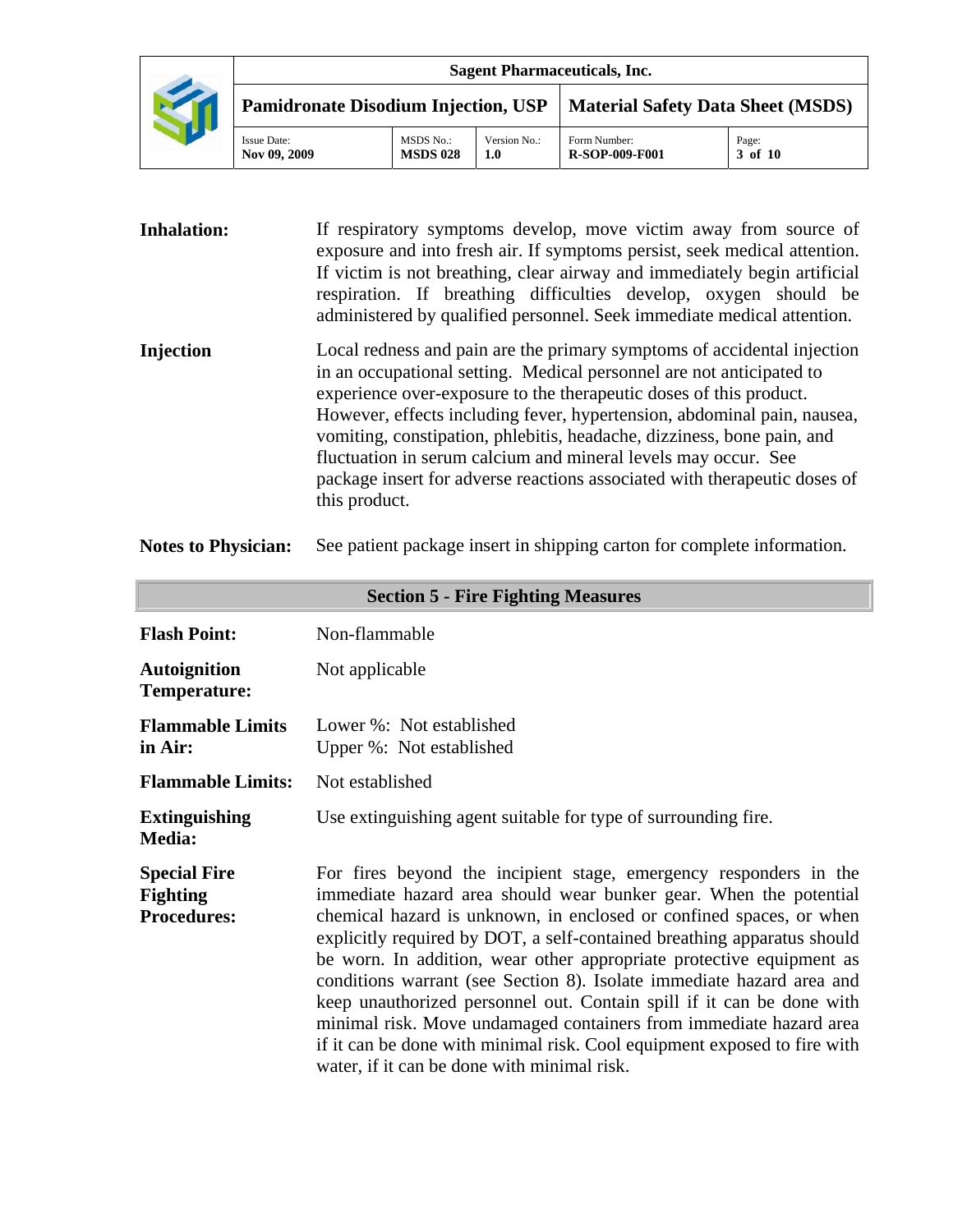

| <b>Unusual</b>        | No unusual fire or explosion hazards are expected. |
|-----------------------|----------------------------------------------------|
| <b>Fire/Explosion</b> |                                                    |
| <b>Hazards:</b>       |                                                    |

| <b>Section 6 - Accidental Release Measures</b> |                                                                                                                                                                  |  |  |
|------------------------------------------------|------------------------------------------------------------------------------------------------------------------------------------------------------------------|--|--|
| Spill:                                         | For small releases of this material, wear latex or nitrile gloves and<br>safety glasses. Absorb spilled liquid and rinse area thoroughly with soap<br>and water. |  |  |
| <b>Release to Air:</b>                         | Wear appropriate protective equipment including respiratory protection<br>as conditions warrant (see Section 8).                                                 |  |  |
| <b>Release to Water:</b>                       | Refer to local water authority. Drain disposal is not recommended;<br>refer to local, state, and federal disposal guidelines.                                    |  |  |

| <b>Section 7 - Handling and Storage</b> |                                                                                                                                                                                                                                                                                                                                                                                      |  |  |
|-----------------------------------------|--------------------------------------------------------------------------------------------------------------------------------------------------------------------------------------------------------------------------------------------------------------------------------------------------------------------------------------------------------------------------------------|--|--|
| <b>General Handling:</b>                | As with all chemicals, avoid getting this material ON YOU or IN YOU.<br>Do not eat, drink, smoke or apply cosmetics while handling the product.<br>Wash hands thoroughly after handling.                                                                                                                                                                                             |  |  |
|                                         | Particular care in working with this product must be practiced in<br>pharmacies and other preparation areas, during manufacture of this<br>product, and during patient administration. Precautions should be taken<br>during withdrawal of needles from drug vials, drug transfer using<br>syringes and needles or filter straws and expulsion of air from drug-<br>filled syringes. |  |  |
| <b>Waste Disposal</b><br>Method:        | When cleaning non-disposable equipment, wear latex or nitrile gloves<br>(double gloving is recommended), goggles, and lab coat. Wash<br>equipment with soap and water. All needles, syringes, vials and other<br>disposable items contaminated with this material should be disposed of<br>properly.                                                                                 |  |  |
| <b>Storage</b><br><b>Conditions:</b>    | Protect from light and store at controlled room temperature $20^{\circ}$ -25 $^{\circ}$ C<br>$(68^{\circ} - 77^{\circ}F)$ . Follow instructions provided in packaging. Keep away<br>from sources of ignition and any incompatible materials or conditions.                                                                                                                           |  |  |

# **Section 8 - Exposure Controls / Personal Protection**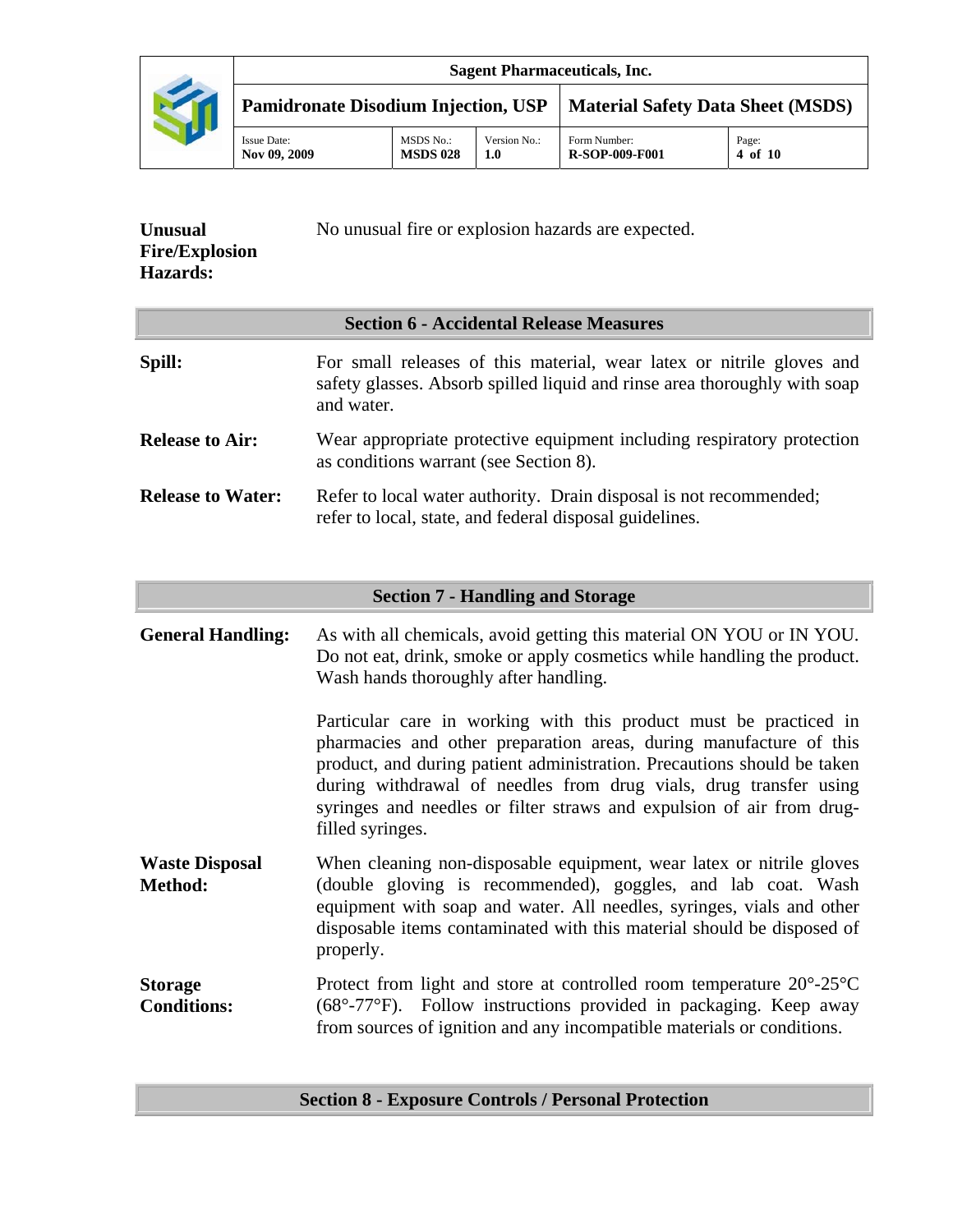|                                            |                                     |                     | <b>Sagent Pharmaceuticals, Inc.</b>   |                  |
|--------------------------------------------|-------------------------------------|---------------------|---------------------------------------|------------------|
| <b>Pamidronate Disodium Injection, USP</b> |                                     |                     | Material Safety Data Sheet (MSDS)     |                  |
| <b>Issue Date:</b><br>Nov 09, 2009         | <b>MSDS No.:</b><br><b>MSDS 028</b> | Version No.:<br>1.0 | Form Number:<br><b>R-SOP-009-F001</b> | Page:<br>5 of 10 |

| <b>Respiratory</b><br><b>Protection:</b>                    | Not normally required for routine, medical administration or this<br>material. A NIOSH certified air-purifying respirator with a type 95<br>filter may be used under conditions where airborne concentrations are<br>expected to be excessive. Protection provided by air purifying<br>respirators is limited (see manufacturer's respirator selection guide).<br>Use a positive pressure air supplied respirator if there is potential for<br>uncontrolled release, exposure levels are not known, or any other<br>circumstances where air-purifying respirators may not provide adequate<br>protection. A respiratory protection program that meets OSHA 29 CFR<br>1910.467 and ANSI Z88.2 requirements must be followed whenever<br>workplace conditions warrant a respirator's use. |
|-------------------------------------------------------------|-----------------------------------------------------------------------------------------------------------------------------------------------------------------------------------------------------------------------------------------------------------------------------------------------------------------------------------------------------------------------------------------------------------------------------------------------------------------------------------------------------------------------------------------------------------------------------------------------------------------------------------------------------------------------------------------------------------------------------------------------------------------------------------------|
| <b>Eye Protection:</b>                                      | Approved eye protection to safeguard against potential eye contact,<br>irritation or injury is recommended. Depending on conditions of use, a<br>face shield may be necessary.                                                                                                                                                                                                                                                                                                                                                                                                                                                                                                                                                                                                          |
| <b>Ventilation:</b>                                         | Use with adequate ventilation. Follow standard medical product<br>handling procedures.                                                                                                                                                                                                                                                                                                                                                                                                                                                                                                                                                                                                                                                                                                  |
| <b>Skin Protection:</b>                                     | Use latex, nitrile, or rubber gloves. Check gloves for leaks. Wash hands<br>before and after using gloves. No special body protection required for<br>routine, medical administration of this product. Wear lab coat, gown, or<br>smock, as appropriate for procedure.                                                                                                                                                                                                                                                                                                                                                                                                                                                                                                                  |
| <b>Other Protective</b><br><b>Equipment:</b>                | Not applicable                                                                                                                                                                                                                                                                                                                                                                                                                                                                                                                                                                                                                                                                                                                                                                          |
| <b>Additional</b><br><b>Exposure</b><br><b>Precautions:</b> | Follow standard procedure for handling pharmaceutical materials and<br>recommendations presented on the Package Insert.                                                                                                                                                                                                                                                                                                                                                                                                                                                                                                                                                                                                                                                                 |

# **Section 9 - Physical and Chemical Properties**

| <b>Physical State:</b>      |
|-----------------------------|
| <b>Appearance and Odor:</b> |
| <b>Boiling Point:</b>       |
| <b>Vapor Pressure:</b>      |
| <b>Vapor Density:</b>       |

Liquid<br>Clear, odorless

**Specific Gravity:** Approx to water<br>**Evaporation Rate:** Approx to water **Evaporation Rate:** Not available **Solubility in Water:** Miscible Not available **pH:** 6.0-7.4 Not available **Molecular Weight:** 369.1

### **Section 10 - Stability and Reactivity**

**Stability:** Stable under normal conditions of storage and handling.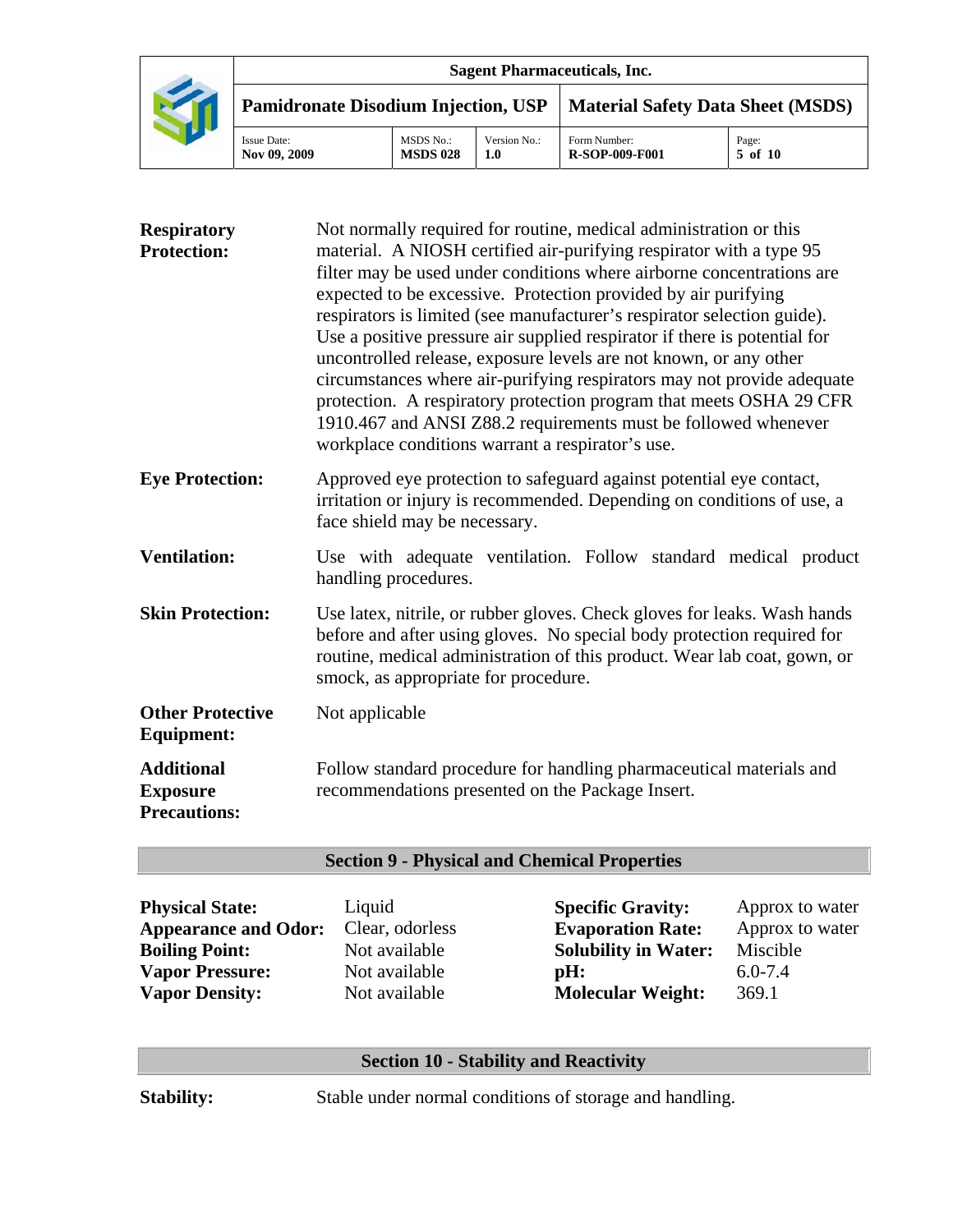| Incompatibility<br>(Materials to<br>avoid): | This product is generally compatible with other common materials in a<br>medical facility. |  |  |
|---------------------------------------------|--------------------------------------------------------------------------------------------|--|--|
| <b>Hazardous</b><br>Decomposition:          | Heat may cause product to decompose, destroying the product or<br>producing toxic fumes.   |  |  |
| <b>Hazardous</b><br><b>Polymerization:</b>  | Will not occur                                                                             |  |  |

#### **Section 11 - Toxicological Information**

#### **Acute Toxicity**

| Component               | <b>Type</b> | Route | <b>Species</b> | <b>Dosage</b>                    |
|-------------------------|-------------|-------|----------------|----------------------------------|
| Pamidronate<br>Disodium | $LD_{50}$   | Oral  | Mouse          | $625 \text{ mg/kg}$              |
| Pamidronate<br>Disodium | $LD_{50}$   | IV    | Rat            | $50 \frac{\text{mg}}{\text{kg}}$ |
| Pamidronate<br>Disodium | $LD_{50}$   | Oral  | Rat            | $1560$ mg/kg                     |
| Pamidronate<br>Disodium | $LD_{50}$   | IP    | Mouse          | $45 \text{ mg/kg}$               |
| Pamidronate<br>Disodium | $LD_{50}$   | IV    | Mouse          | $190 \text{ mg/kg}$              |

Suspected Cancer Agent: In a 104-week carcinogenicity study (daily oral administration) in rats, there was a positive dose response relationship for benign adrenal pheochromocytoma in males. Although this condition was also observed in females, the incidence was not statistically significant. When the dose calculations were adjusted to account for the limited oral bioavailability of pamidronate in rats, the lowest daily dose associated with adrenal pheochromocytoma was similar to the intended clinical dose. Adrenal pheochromocytoma was also observed in low numbers in the control animals and is considered a relatively common spontaneous neoplasm in therat. Pamidronate (daily oral administration) was not carcinogenic in an 80-week study in mice. This product, as well as all components, has NOT been identified as carcinogens by NTP, IARC or OSHA.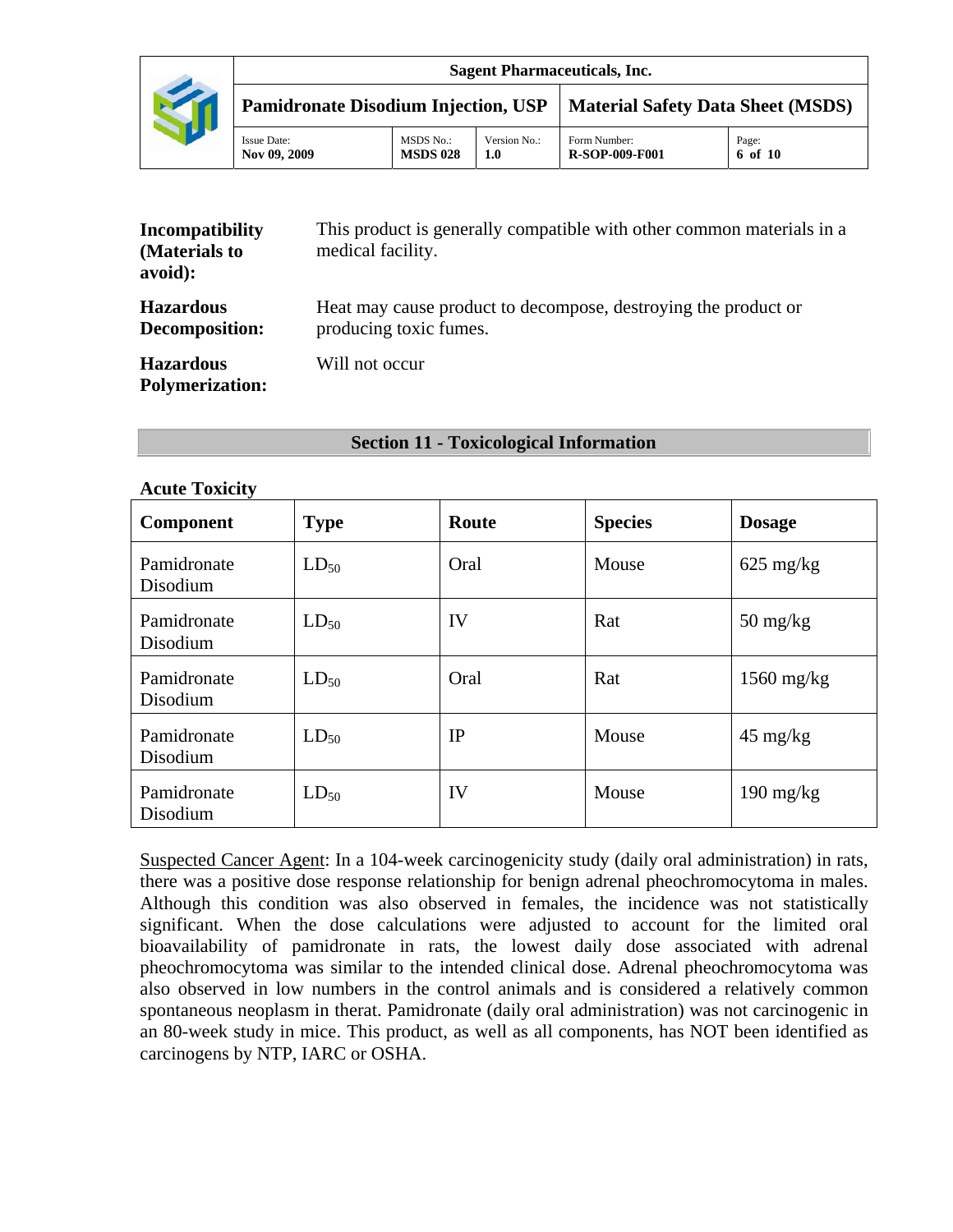| <b>Sagent Pharmaceuticals, Inc.</b>        |                              |                     |                                          |                  |  |
|--------------------------------------------|------------------------------|---------------------|------------------------------------------|------------------|--|
| <b>Pamidronate Disodium Injection, USP</b> |                              |                     | <b>Material Safety Data Sheet (MSDS)</b> |                  |  |
| <b>Issue Date:</b><br>Nov 09, 2009         | MSDS No.:<br><b>MSDS 028</b> | Version No.:<br>1.0 | Form Number:<br><b>R-SOP-009-F001</b>    | Page:<br>7 of 10 |  |

Irritancy of Product: This product may be irritating to contaminated skin, eyes and other tissues. The active ingredient is severely irritating to the eyes and moderately irritating to the skin of albino rabbits.

Sensitization to the Product: Rare instances of allergic reaction have occurred from clinical use. No data on allergic sensitization potential from repeated skin contact.

Target Organ(s): Cats and dogs given one hour I.V. infusion of doses of 2-20 mg/kg once a week for 3 months demonstrated toxicity to the kidney including increased BUN and creatinine levels and tubular degeneration and necrosis. It has also demonstrated varying degrees of renal impairment in humans Osteoclastic hyperactivity resulting in excessive bone resorption can occur.

Reproductive Toxicity Information: Listed below is information concerning the effects of Pamidronate Disodium on human and animal reproductive systems. This material is classified as a Pregnancy Category D (Positive evidence of risk).

Mutagenicity: Pamidronate was nonmutagenic in six mutagenicity assays: Ames test, Salmonella and Escherichia/liver-microsome test, nuclesu-anomaly test, sister-chromatid-exchange study, point-mutation test, and micronucleus test in the rat.

Embryotoxicity/Teratogenicity/Reproductive Toxicity: In rats, decreased fertility occurred in first-generation offspring of parents who had received 150mg/kg/day orally; this occurred only when animals were mated with members of the same dose group. Bouls intravenous studies conducted in rats and rabbits determined that pamidronate produces maternal toxicity and embryo/fetal effects when given during organogenesis at doses of 0.6 to 8.3 times the highest recommended human dose for a single intravenous infusion. Pamidronate given orally or intravenously to rats and rabbits during organogenesis and found at 150 mg per kg orally or 6-15 mg per kg intravenously delayed ossification. Shortening of long bones was found in rats after intravenous doses in rats of 12-15 mg per kg. Dilated renal pelvices and ureters were found in the offspring of dams treated intravenously. Delayed and prolonged parturition was also found in rats secondary to hypocalcemia.

ACGIH Biological Exposure Indices: Currently there are no Biological Exposure Indices (BEIs) associated with the components of this product.

## **Section 12 - Ecological Information**

All work practices must be aimed at eliminating environmental contamination.

Environmental Stability: This product will be relatively stable under ambient environmental conditions.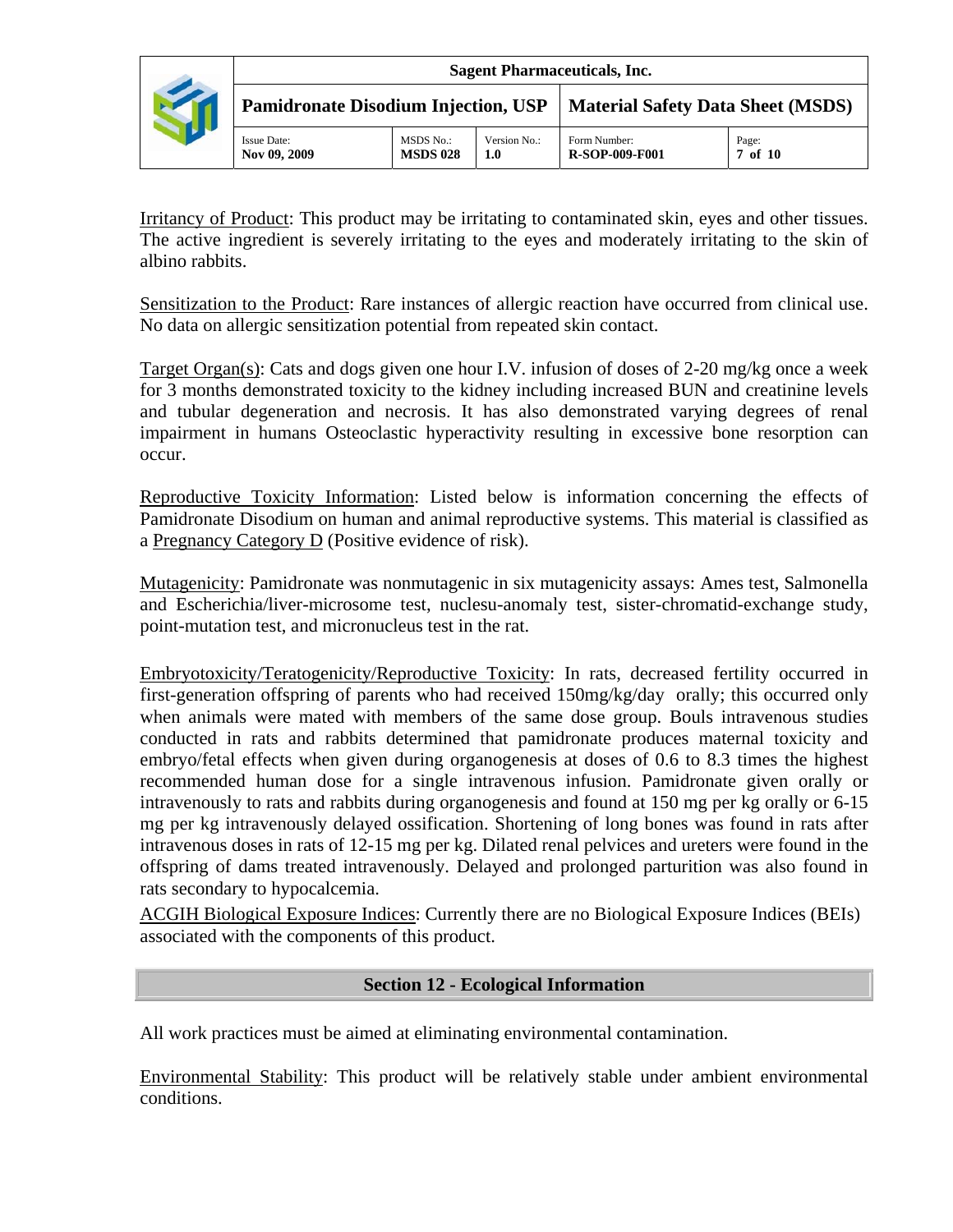

Acute Toxicity to Invertebrates: Daphnia magna, 48 hour static acute, NOEC=15mg/L (active ingredient).

### Microbial Growth Inhibition (active ingredient):

| <b>Species</b>         | Minimum Inhibitory Concentration (mg/l) |
|------------------------|-----------------------------------------|
| Aspergillus niger      | >1000                                   |
| Trichoderma viride     | >1000                                   |
| Clostidium perfringens | <b>200</b>                              |
| Bacillus subtilis      | <b>200</b>                              |
| Nostoc sp.             | >1000                                   |
|                        |                                         |

Chemical Fate Information (for active ingredient)

Pamidronate disodium degrades significantly in activated sewage sludge over a period of 14 to 21 days. The estimated half-life is 9.90 days. This substance would not be expected to persist in the environment when the primary route of introdcution is via domestic sewage treatment systems.

## **Section 13 - Disposal Considerations**

**Waste Disposal:** This material, if discarded as produced, is not a RCRA "listed" or "characteristic" hazardous waste. Use resulting in chemical or physical change or contamination may subject it to regulation as a hazardous waste. Along with properly characterizing all waste materials consult state and local regulations regarding the proper disposal of this material.

## **Section 14 - Transport Information**

**Regulatory Organizations: DOT:** Not Regulated **ICAO/IATA:** Not Regulated **IMO:** Not Regulated

## **Section 15 - Regulatory Information**

Below is selected regulatory information chosen primarily for possible Sagent usage. This section is not a complete analysis or reference to all applicable regulatory information. Please consider all applicable laws and regulations for your country/state.

#### **U.S. Regulations**

TSCA - *No* CERCLA - *Not on this list*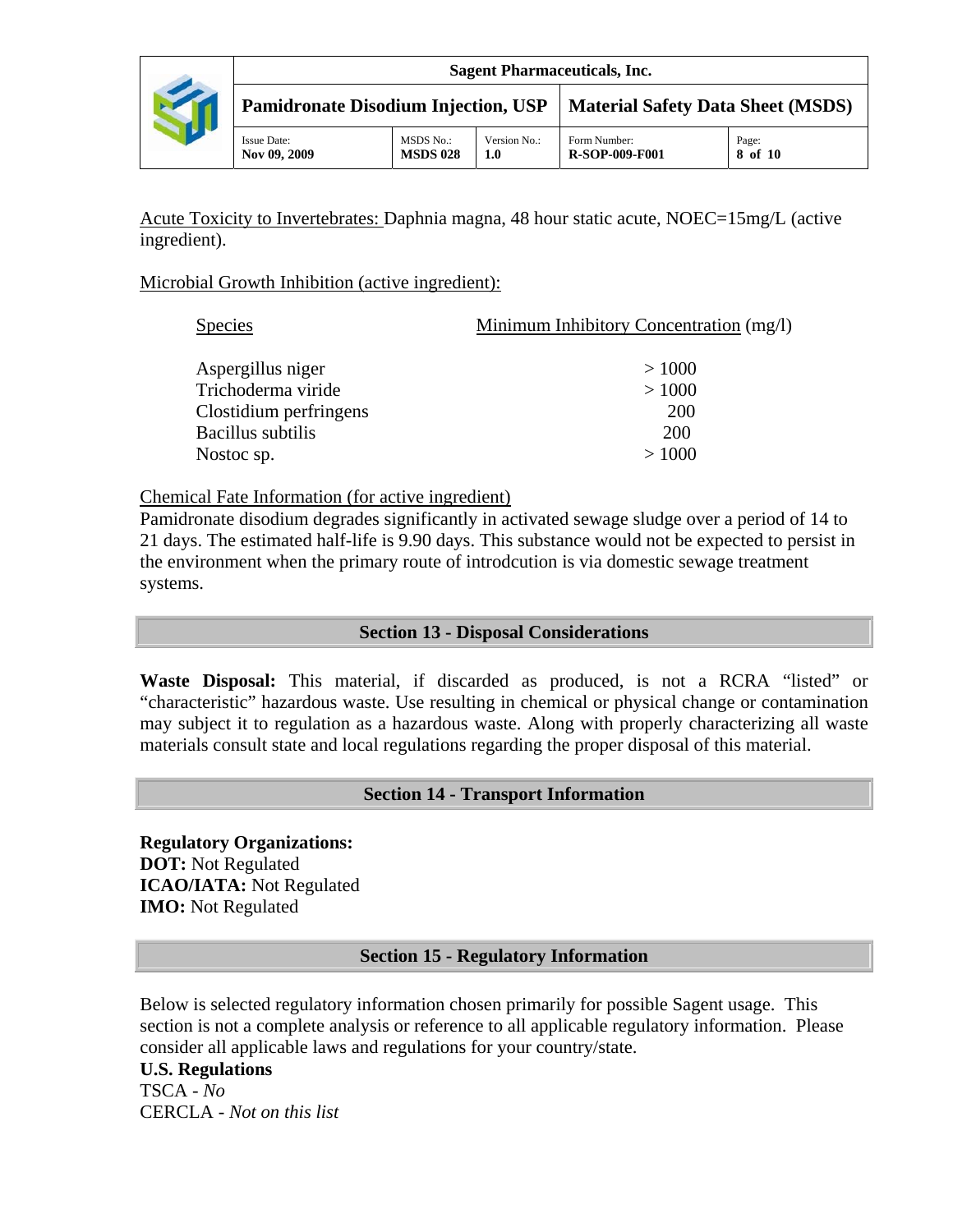

SARA 302, 304 - *Not on this list* SARA 313 - *Not on this list* OSHA Substance Specific – *Bloodborne pathogen Standard (29 CFR 1910.1030)* 

# **Section 16 - Other Information**

As of the date of issuance, we are providing available information relevant to the handling of this material in the workplace. All information contained herein is offered with the good faith belief that it is accurate. THIS MATERIAL SAFETY DATA SHEET SHALL NOT BE DEEMED TO CREATE ANY WARRANTY OF ANY KIND (INCLUDING WARRANTY OF MERCHANTABILITY OR FITNESS FOR A PARTICULAR PURPOSE). In the event of an adverse incident associated with this material, this safety data sheet is not intended to be a substitute for consultation with appropriately trained personnel. Nor is this safety data sheet intended to be a substitute for product literature which may accompany the finished product.

For additional information contact: Sagent Pharmaceuticals, Inc. 1901 N. Roselle Rd, Suite 700 Schaumburg, IL 60195 847-908-1600